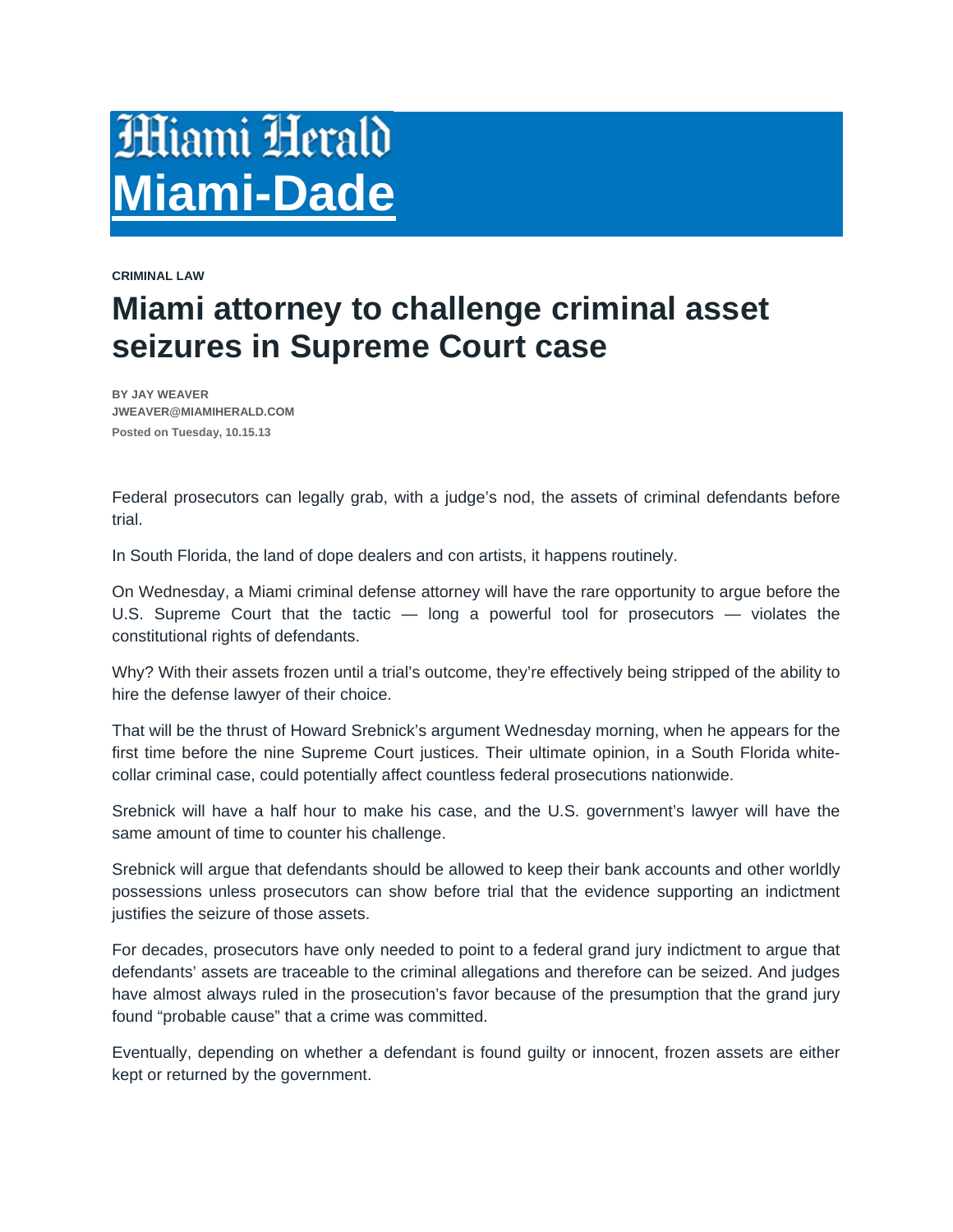In legal briefs, Srebnick has asked the Supreme Court to allow a hearing that would test the strength of the prosecution's evidence before an actual jury hears the government's case against his two clients, a New York couple. Kerri and Brian Kaley were charged in 2007 with illegally profiting from the resale of older medical devices in South Florida's "gray market." The equipment had been given to the wife and other equipment sales representatives by hospitals that no longer needed them because they purchased newer devices.

The couple obtained a \$500,000 equity line of credit on their home so they could pay projected legal fees to their "preferred" defense lawyers, Srebnick, and colleague, Susan Van Dusen, who claimed the government's case was "baseless." But after the couple's indictment, prosecutors obtained a judge's order to seize their home and other assets valued at nearly \$2.2 million, leading to the Supreme Court case.

There have been other recent, high-profile asset grabs as well: The U.S. attorney seized millions of dollars of bank deposits, waterfront property and jewelry that once belonged to notorious Fort Lauderdale Ponzi schemer Scott Rothstein, who was charged in late 2009 and eventually sentenced to 50 years in prison.

In that instance, Rothstein was allowed to hire his own attorney, a former partner in his bankrupt law firm, but he agreed to plead guilty to a \$1.2 billion investment scheme and cooperate with prosecutors against other targets of the still-ongoing conspiracy investigation.

Srebnick argues that two constitutional amendments — due process of law and right to counsel require that defendants such as his clients be given a pretrial hearing that would force prosecutors to establish the integrity of the indictment as a basis to seize the couple's assets.

If prosecutors fail to put forth compelling evidence, then "the assets needed for counsel of choice and legal expenses must be unfrozen," Srebnick argues in his briefs, written with Miami appellate lawyer Richard Strafer.

The Obama administration's solicitor general, Donald B. Verrilli Jr., will defend the practice as a way to prevent criminals from spending ill-gotten gains that could be returned to victims or the government.

In court briefs, he argues that the purpose of the existing law — adopted by Congress in 1970 to target organized crime — is to preserve the "availability of property" before trial that may ultimately be forfeited so that it is "not dissipated before a conviction."

The solicitor general points out that the law allows for a pre-trial hearing to determine whether defendants' assets are "traceable" proceeds from their crimes, but that the hearing should not allow defense attorneys to challenge the "validity" of an indictment.

The issue before the Supreme Court is whether defendants before trial have a "due process right to challenge the probable cause underlying the criminal charge," Verrilli wrote. "The Constitution guarantees no such right."

The high court, which hears about 75 oral arguments a year, took Srebnick and Strafer's petition because there has been a split among appellate courts in the country over whether the due process clause requires such a pretrial hearing before prosecutors can seize defendants' assets.